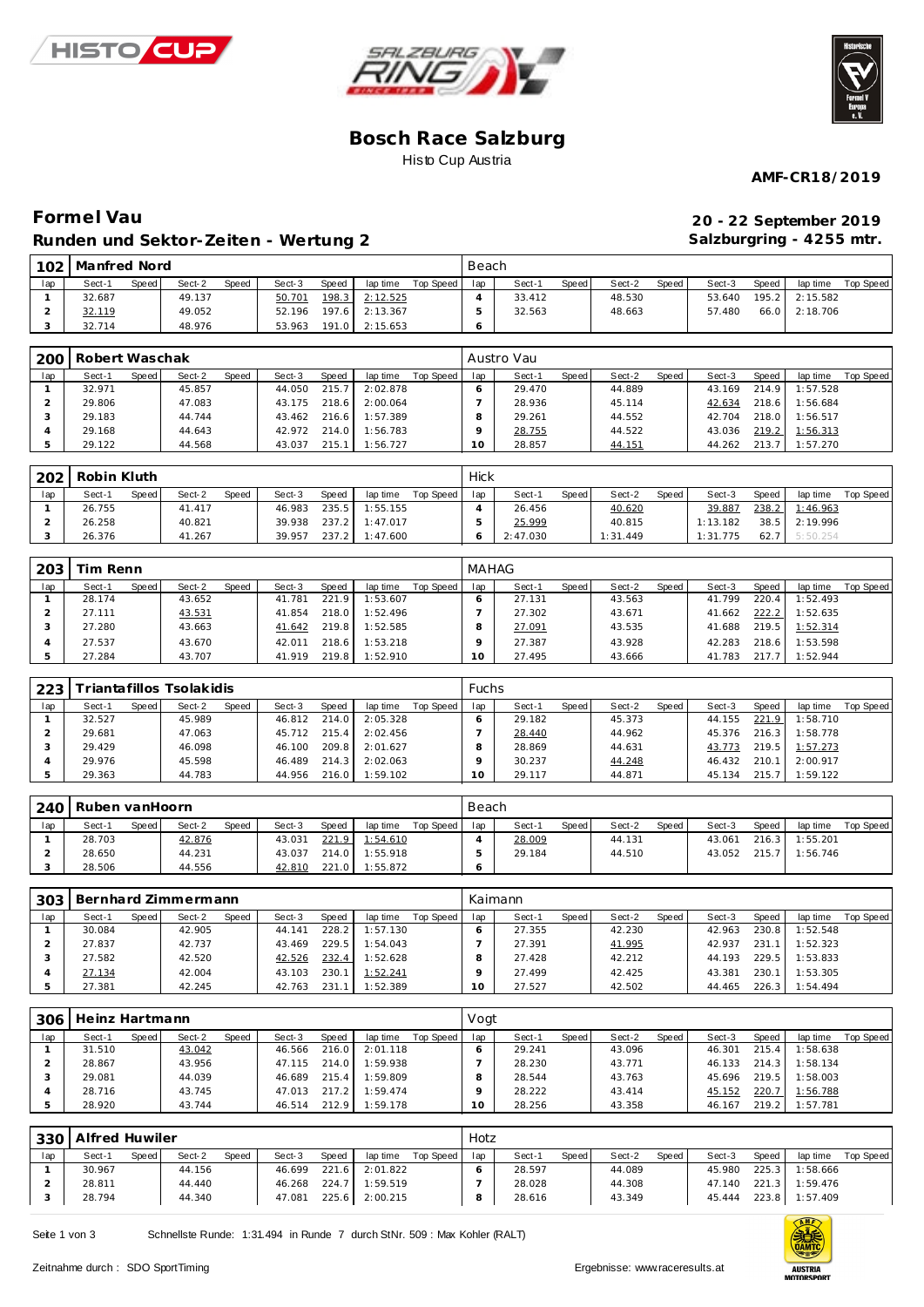





## **Bosch Race Salzburg** Histo Cup Austria

**AMF-CR18/2019**

# **Formel Vau**<br>**Pundan und Salten Zaiten 2019**

| 20 - 22 September 2019   |  |
|--------------------------|--|
| Salzburgring - 4255 mtr. |  |

|       |        | Runden und Sektor-Zeiten - Wertung 2 |  |                       |                |        |        | Salzburgring - 4255 |                       |
|-------|--------|--------------------------------------|--|-----------------------|----------------|--------|--------|---------------------|-----------------------|
|       | 28.646 | 43.715                               |  | 46.319 222.2 1:58.680 | Q <sub>1</sub> | 28.386 | 43.299 |                     | 44.374 227.2 1:56.059 |
| $-51$ | 28.659 | 45.669                               |  | 45.841 225.3 2:00.169 | $10-1$         | 28.327 | 43.149 |                     | 45.538 225.6 1:57.014 |

| 339 | Siegfried Filthaut |       |        |              |        |       |          |           | Fuchs |        |       |        |       |        |       |          |                  |
|-----|--------------------|-------|--------|--------------|--------|-------|----------|-----------|-------|--------|-------|--------|-------|--------|-------|----------|------------------|
| lap | Sect-1             | Speed | Sect-2 | <b>Speed</b> | Sect-3 | Speed | lap time | Top Speed | lap   | Sect-1 | Speed | Sect-2 | Speed | Sect-3 | Speed | lap time | <b>Top Speed</b> |
|     | 33.126             |       | 47.480 |              | 44.824 | 226.3 | 2:05.430 |           |       | 30.220 |       | 44.094 |       | 45.164 | 225.6 | 1:59.478 |                  |
|     | 30.063             |       | 44.791 |              | 45.843 | 231.1 | 2:00.697 |           |       | 30.301 |       | 43.580 |       | 46.079 | 228.5 | 1:59.960 |                  |
|     | 30.908             |       | 44.220 |              | 45.584 | 228.2 | 2:00.712 |           |       | 29.478 |       | 44.375 |       | 44.570 | 223.8 | 1:58.423 |                  |
|     | 28.909             |       | 44.942 |              | 46.185 | 224.7 | 2:00.036 |           |       | 30.591 |       | 43.068 |       | 44.342 | 222.8 | 1:58.001 |                  |

| 368 | Thomas Renn |       |        |              |        |       |          |           |     | Dahm Car |       |        |       |        |       |          |           |
|-----|-------------|-------|--------|--------------|--------|-------|----------|-----------|-----|----------|-------|--------|-------|--------|-------|----------|-----------|
| lap | Sect-1      | Speed | Sect-2 | <b>Speed</b> | Sect-3 | Speed | lap time | Top Speed | lap | Sect-1   | Speed | Sect-2 | Speed | Sect-3 | Speed | lap time | Top Speed |
|     | 30.969      |       | 42.990 |              | 44.357 | 222.8 | 1:58.316 |           |     | 28.260   |       | 45.106 |       | 46.198 | 214.3 | 1:59.564 |           |
|     | 28.052      |       | 43.060 |              | 44.102 | 222.5 | 1:55.214 |           |     | 29.616   |       | 45.533 |       | 46.057 | 212.3 | 2:01.206 |           |
|     | 28.193      |       | 43.221 |              | 44.690 | 222.2 | 1:56.104 |           |     | 28.922   |       | 44.324 |       | 45.338 | 215.1 | 1:58.584 |           |
|     | 27.942      |       | 43.684 |              | 45.001 | 219.5 | 1:56.627 |           |     | 28.865   |       | 44.485 |       | 45.477 | 214.9 | 1:58.827 |           |
|     | 28.213      |       | 44.002 |              | 45.057 | 218.3 | 1:57.272 |           |     | 29.108   |       | 44.956 |       | 48.148 | 209.8 | 2:02.212 |           |

| 410 | Joachim Ohlinger |       |        |       |        |       |          |           |     | RSM Tasco |       |        |       |        |       |          |           |
|-----|------------------|-------|--------|-------|--------|-------|----------|-----------|-----|-----------|-------|--------|-------|--------|-------|----------|-----------|
| lap | Sect-1           | Speed | Sect-2 | Speed | Sect-3 | Speed | lap time | Top Speed | lap | Sect-1    | Speed | Sect-2 | Speed | Sect-3 | Speed | lap time | Top Speed |
|     | 27.249           |       | 37.592 |       | 41.907 | 249.2 | 1:46.748 |           |     | 26.006    |       | 38.396 |       | 42.159 | 253.1 | 1:46.561 |           |
|     | 26.444           |       | 38.579 |       | 42.668 | 249.2 | 1:47.691 |           |     | 25.547    |       | 37.866 |       | 42.061 | 250.8 | 1:45.474 |           |
|     | 26.299           |       | 38.659 |       | 43.625 | 242.5 | 1:48.583 |           |     | 25.951    |       | 38.279 |       | 41.943 | 251.6 | 1:46.173 |           |
|     | 25.989           |       | 38.912 |       | 42.775 | 245.5 | 1:47.676 |           |     | 25.925    |       | 37.525 |       | 42.393 | 246.2 | 1:45.843 |           |
|     | 26.320           |       | 38.670 |       | 42.894 | 246.2 | 1:47.884 |           |     | 25.591    |       | 38.136 |       | 42.578 | 248.1 | 1:46.305 |           |
| Ô   | 26.257           |       | 38.234 |       | 43.191 | 248.8 | 1:47.682 |           | 12  |           |       |        |       |        |       |          |           |

| 416     | Stephan Haas |       |        |       |        |       |          |           | Rovale |        |       |        |       |        |       |          |           |
|---------|--------------|-------|--------|-------|--------|-------|----------|-----------|--------|--------|-------|--------|-------|--------|-------|----------|-----------|
| lap     | Sect-1       | Speed | Sect-2 | Speed | Sect-3 | Speed | lap time | Top Speed | lap    | Sect-1 | Speed | Sect-2 | Speed | Sect-3 | Speed | lap time | Top Speed |
|         | 27.564       |       | 40.193 |       | 42.216 | 244.7 | 1:49.973 |           |        | 26.402 |       | 39.602 |       | 41.783 | 251.9 | 1:47.787 |           |
|         | 26.523       |       | 40.479 |       | 42.873 | 244.7 | 1:49.875 |           |        | 26.314 |       | 40.016 |       | 41.134 | 250.4 | 1:47.464 |           |
|         | 26.788       |       | 40.349 |       | 42.612 | 245.8 | 1:49.749 |           |        | 25.856 |       | 40.043 |       | 40.127 | 255.9 | 1:46.026 |           |
|         | 26.672       |       | 40.166 |       | 40.703 | 250.8 | 1:47.541 |           | 10     | 26.102 |       | 39.530 |       | 40.599 | 242.2 | 1:46.231 |           |
|         | 26.020       |       | 39.660 |       | 41.499 | 249.2 | 1:47.179 |           |        | 26.496 |       | 39.827 |       | 41.771 | 241.7 | 1:48.094 |           |
| $\circ$ | 25.838       |       | 39.795 |       | 41.577 | 247.3 | 1:47.210 |           | 12     |        |       |        |       |        |       |          |           |

| 429 | Marco Wittkuhn |       |        |       |        |       |          |           | Royale |        |       |        |       |        |       |          |           |
|-----|----------------|-------|--------|-------|--------|-------|----------|-----------|--------|--------|-------|--------|-------|--------|-------|----------|-----------|
| lap | Sect-1         | Speed | Sect-2 | Speed | Sect-3 | Speed | lap time | Top Speed | lap    | Sect-1 | Speed | Sect-2 | Speed | Sect-3 | Speed | lap time | Top Speed |
|     | 26.731         |       | 38.235 |       | 40.507 | 246.6 | 1:45.473 |           |        | 25.296 |       | 44.170 |       | 40.115 | 253.1 | 1:49.581 |           |
|     | 25.548         |       | 40.443 |       | 39.749 | 250.0 | 1:45.740 |           |        | 24.859 |       | 38.840 |       | 39.131 | 253.9 | 1:42.830 |           |
|     | 25.373         |       | 39.459 |       | 39.777 | 248.5 | 1:44.609 |           |        | 25.068 |       | 38.004 |       | 39.528 | 251.9 | 1:42.600 |           |
|     | 25.212         |       | 37.757 |       | 39.407 | 251.9 | 1:42.376 |           |        | 24.844 |       | 37.720 |       | 38.705 | 249.6 | 1:41.269 |           |
|     | 25.817         |       | 37.859 |       | 39.686 | 245.8 | 1:43.362 |           |        | 24.953 |       | 37.838 |       | 39.536 | 254.7 | 1:42.327 |           |
|     | 25.128         |       | 37.833 |       | 39.720 | 247.0 | 1:42.681 |           | 12     |        |       |        |       |        |       |          |           |

|     | 508   Winfried Kornmeyer                                                        |  |  |  |  |  |  |  | March |        |         |        |       |        |       |          |           |
|-----|---------------------------------------------------------------------------------|--|--|--|--|--|--|--|-------|--------|---------|--------|-------|--------|-------|----------|-----------|
| lap | Top Speed<br>Sect-3<br>Sect-2<br>Speed<br>Sect-<br>Speed I<br>Speed<br>lap time |  |  |  |  |  |  |  | lap   | Sect-1 | Speed I | Sect-2 | Speed | Sect-3 | Speed | lap time | Top Speed |

| 509 | Max Kohler |       |        |       |        |       |          |           | RALT |        |       |        |       |        |       |          |           |
|-----|------------|-------|--------|-------|--------|-------|----------|-----------|------|--------|-------|--------|-------|--------|-------|----------|-----------|
| lap | Sect-1     | Speed | Sect-2 | Speed | Sect-3 | Speed | lap time | Top Speed | lap  | Sect-1 | Speed | Sect-2 | Speed | Sect-3 | Speed | lap time | Top Speed |
|     | 26.210     |       | 35.746 |       | 37.417 | 282.2 | 1:39.373 |           |      | 22.874 |       | 33.771 |       | 34.849 | 289.3 | 1:31.494 |           |
|     | 22.963     |       | 35.382 |       | 36.212 | 285.2 | 1:34.557 |           | 8    | 22.821 |       | 33.908 |       | 34.775 | 288.3 | 1:31.504 |           |
|     | 23.083     |       | 34.916 |       | 36.348 | 285.2 | 1:34.347 |           |      | 22.412 |       | 34.280 |       | 39.119 | 237.2 | 1:35.811 |           |
|     | 23.099     |       | 34.458 |       | 36.122 | 285.2 | 1:33.679 |           | 10   | 25.549 |       | 35.929 |       | 36.057 | 287.2 | 1:37.535 |           |
|     | 22.781     |       | 34.453 |       | 35.716 | 280.3 | 1:32.950 |           |      | 22.767 |       | 35.012 |       | 35.128 | 288.8 | 1:32.907 |           |
|     | 22.682     |       | 33.741 |       | 36.361 | 279.3 | 1:32.784 |           | 2    | 22.567 |       | 34.045 |       | 36.178 | 283.7 | 1:32.790 |           |

| $-517$ | Oswin Büchl |       |        |       |        |       |          |           | Vee Max |        |       |        |       |        |       |          |                  |
|--------|-------------|-------|--------|-------|--------|-------|----------|-----------|---------|--------|-------|--------|-------|--------|-------|----------|------------------|
| lap    | Sect-1      | Speed | Sect-2 | Speed | Sect-3 | Speed | lap time | Top Speed | lap     | Sect-1 | Speed | Sect-2 | Speed | Sect-3 | Speed | lap time | <b>Top Speed</b> |
|        | 24.274      |       | 35.959 |       | 36.135 | 282.7 | 1:36.368 |           |         | 23.766 |       | 33.927 |       | 34.956 | 286.  | 1:32.649 |                  |
|        | 23.957      |       | 36.293 |       | 36.599 | 280.3 | 1:36.849 |           |         | 22.719 |       | 34.178 |       | 36.547 | 280.8 | 1:33.444 |                  |
|        | 24.206      |       | 35.268 |       | 35.877 | 279.3 | 1:35.351 |           | 10      | 23.235 |       | 34.175 |       | 35.559 | 279.8 | 1:32.969 |                  |
|        | 23.387      |       | 34.807 |       | 35.792 | 284.2 | 1:33.986 |           |         | 22.991 |       | 34.508 |       | 34.318 | 283.2 | 1:31.817 |                  |

Seite 2 von 3 Schnellste Runde: 1:31.494 in Runde 7 durch StNr. 509 : Max Kohler (RALT)